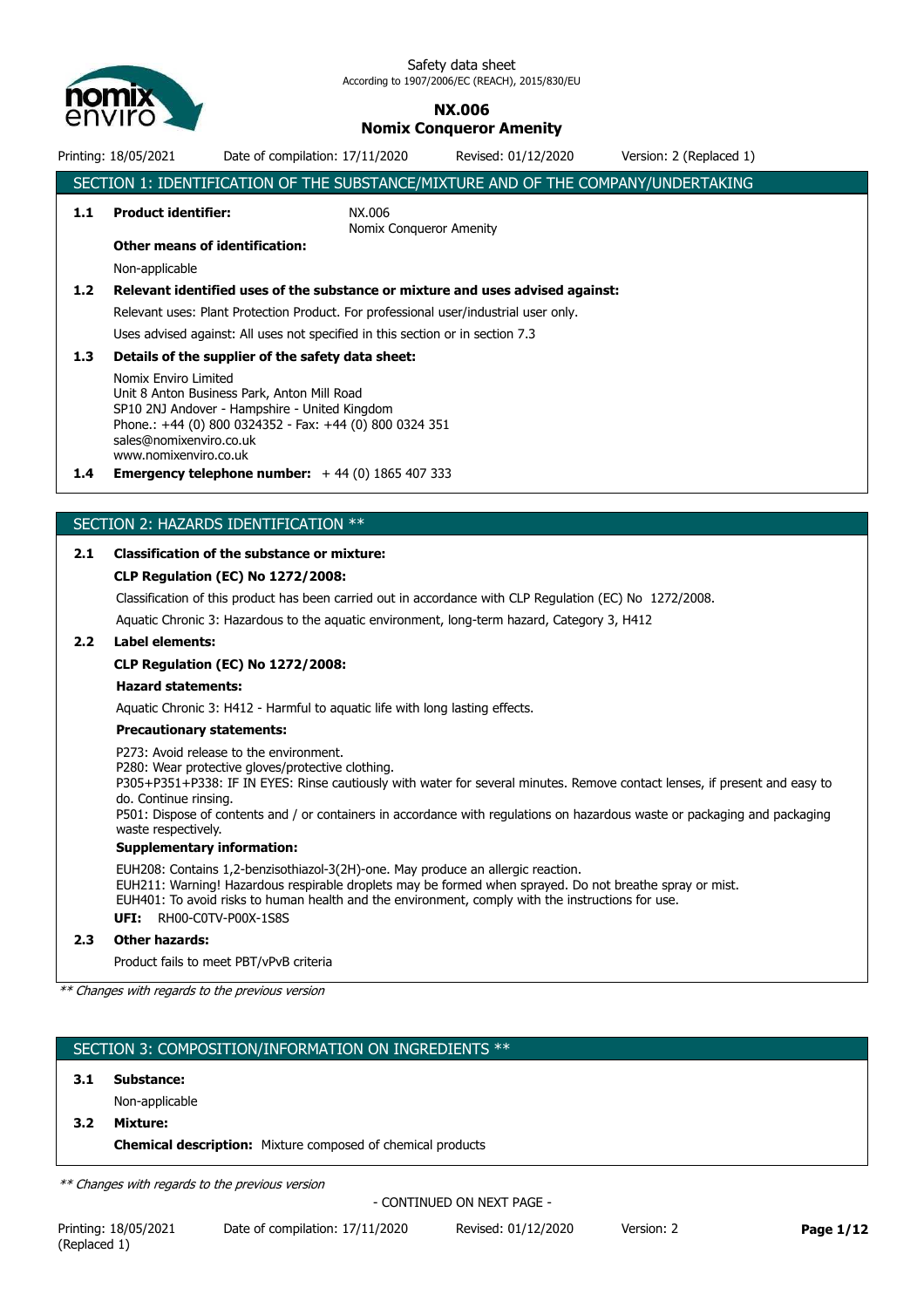

**NX.006**

**Nomix Conqueror Amenity**

Printing: 18/05/2021 Date of compilation: 17/11/2020 Revised: 01/12/2020 Version: 2 (Replaced 1)

SECTION 3: COMPOSITION/INFORMATION ON INGREDIENTS \*\* (continued)

#### **Components:**

In accordance with Annex II of Regulation (EC) No 1907/2006 (point 3), the product contains:

|                    | <b>Identification</b>                                                  |                                 | Chemical name/Classification<br>Concentration                                                                                        |            |  |
|--------------------|------------------------------------------------------------------------|---------------------------------|--------------------------------------------------------------------------------------------------------------------------------------|------------|--|
| CAS:               | 38641-94-0                                                             |                                 | N-(phosphonomethyl)qlycine, compound with 2-propylamine $(1:1)^{(1)}$<br>Self-classified                                             |            |  |
| EC:<br>Index:      | 254-056-8<br>Non-applicable<br>REACH: Non-applicable                   | <b>Regulation 1272/2008</b>     | Aquatic Chronic 2: H411                                                                                                              | $25 - 50%$ |  |
| CAS:<br>13463-67-7 |                                                                        |                                 | Titanium dioxide (aerodynamic diameter $\leq 10 \ \mu m^{(1)}$<br>Self-classified                                                    |            |  |
| EC:<br>Index:      | 236-675-5<br>Non-applicable<br>REACH: 01-2119489379-17-<br><b>XXXX</b> | <b>Regulation 1272/2008</b>     | Carc. 2: H351 - Warning<br>Œ                                                                                                         | $1 - 3\%$  |  |
| CAS:               | 2634-33-5                                                              | 1,2-benzisothiazol-3(2H)-one(1) | ATP CLP00                                                                                                                            |            |  |
| EC:<br>Index:      | 220-120-9<br>613-088-00-6<br>REACH: 01-2120761540-60-<br><b>XXXX</b>   | <b>Regulation 1272/2008</b>     | Acute Tox. 4: H302; Aquatic Acute 1: H400; Eye Dam. 1: H318; Skin Irrit. 2: H315;<br>$\bigtriangleup$<br>Skin Sens. 1: H317 - Danger | $< 1 \%$   |  |

 $^{(1)}$  Substances presenting a health or environmental hazard which meet criteria laid down in Regulation (EU) No. 2015/830

To obtain more information on the hazards of the substances consult sections 11, 12 and 16.

#### **Other information:**

| <b>Identification</b>                                           | Specific concentration limit           |
|-----------------------------------------------------------------|----------------------------------------|
| 1,2-benzisothiazol-3(2H)-one<br>CAS: 2634-33-5<br>EC: 220-120-9 | $\%$ (w/w) >=0.05: Skin Sens. 1 - H317 |

*\*\* Changes with regards to the previous version*

#### SECTION 4: FIRST AID MEASURES

#### **4.1 Description of first aid measures:**

The symptoms resulting from intoxication can appear after exposure, therefore, in case of doubt, seek medical attention for direct exposure to the chemical product or persistent discomfort, showing the SDS of this product.

#### **By inhalation:**

This product does not contain substances classified as hazardous for inhalation, however, in case of symptoms of intoxication remove the person affected from the exposure area and provide with fresh air. Seek medical attention if the symptoms get worse or persist.

#### **By skin contact:**

This product is not classified as hazardous when in contact with the skin. However, in case of skin contact it is recommended to remove contaminated clothes and shoes, rinse the skin or if necessary shower the affected person thoroughly with cold water and neutral soap. In case of serious reaction consult a doctor.

#### **By eye contact:**

Rinse eyes thoroughly with water for at least 15 minutes. If the injured person uses contact lenses, these should be removed unless they are stuck to the eyes, in which case removal could cause further damage. In all cases, after cleaning, a doctor should be consulted as quickly as possible with the SDS for the product.

#### **By ingestion/aspiration:**

Do not induce vomiting, but if it does happen keep the head down to avoid aspiration. Keep the person affected at rest. Rinse out the mouth and throat, as they may have been affected during ingestion.

#### **4.2 Most important symptoms and effects, both acute and delayed:**

Acute and delayed effects are indicated in sections 2 and 11.

#### **4.3 Indication of any immediate medical attention and special treatment needed:**

Non-applicable

#### SECTION 5: FIREFIGHTING MEASURES

#### **5.1 Extinguishing media:**

**Suitable extinguishing media:**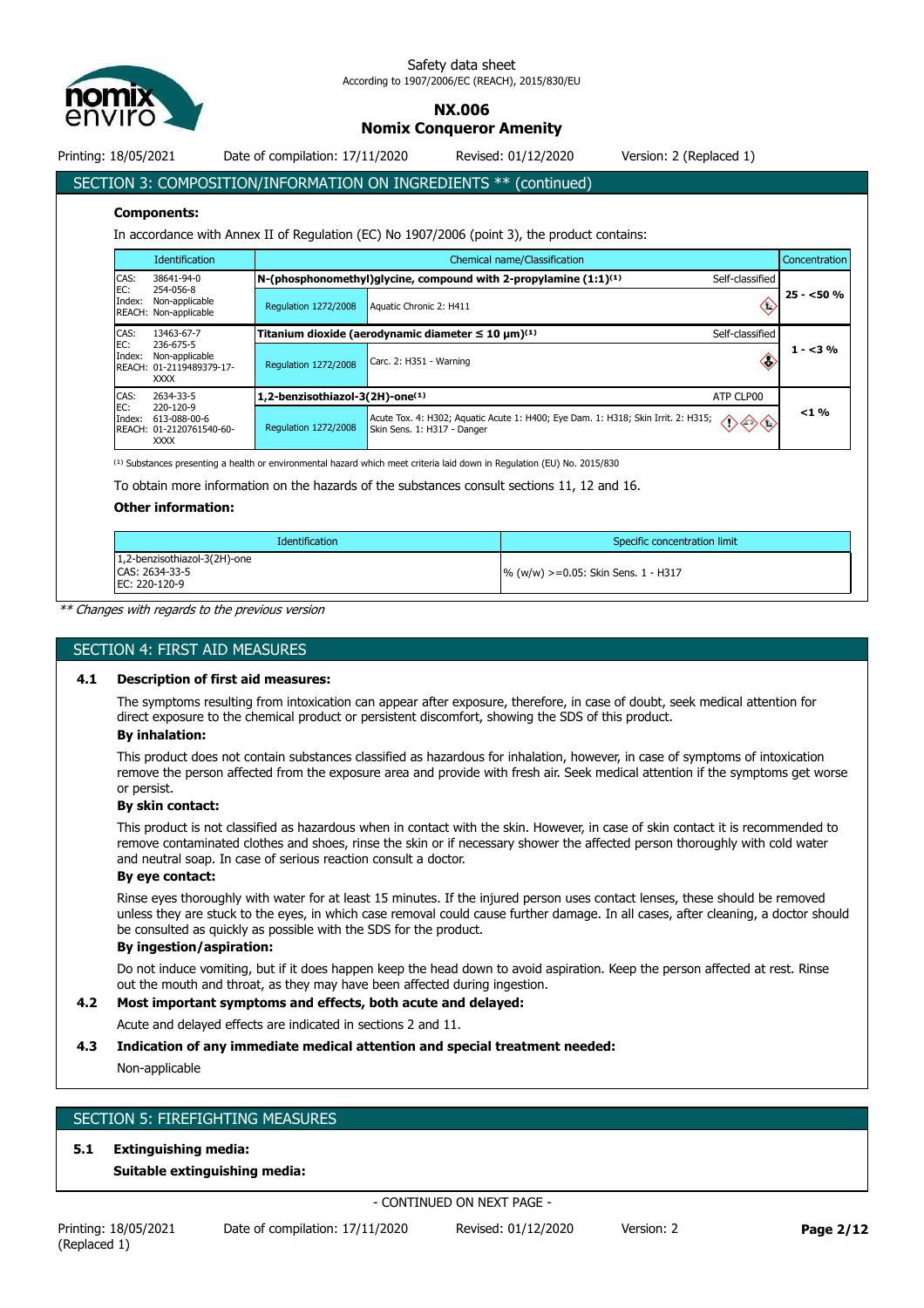

#### **NX.006 Nomix Conqueror Amenity**

Printing: 18/05/2021 Date of compilation: 17/11/2020 Revised: 01/12/2020 Version: 2 (Replaced 1)

#### SECTION 5: FIREFIGHTING MEASURES (continued)

Product is non-flammable under normal conditions of storage, handling and use. In the case of combustion as a result of improper handling, storage or use preferably use polyvalent powder extinguishers (ABC powder), in accordance with the Regulation on fire protection systems.

#### **Unsuitable extinguishing media:**

Non-applicable

#### **5.2 Special hazards arising from the substance or mixture:**

As a result of combustion or thermal decomposition reactive sub-products are created that can become highly toxic and, consequently, can present a serious health risk.

#### **5.3 Advice for firefighters:**

Depending on the magnitude of the fire it may be necessary to use full protective clothing and self-contained breathing apparatus (SCBA). Minimum emergency facilities and equipment should be available (fire blankets, portable first aid kit,...) in accordance with Directive 89/654/EC.

#### **Additional provisions:**

Act in accordance with the Internal Emergency Plan and the Information Sheets on actions to take after an accident or other emergencies. Eliminate all sources of ignition. In case of fire, cool the storage containers and tanks for products susceptible to combustion, explosion or BLEVE as a result of high temperatures. Avoid spillage of the products used to extinguish the fire into an aqueous medium.

#### SECTION 6: ACCIDENTAL RELEASE MEASURES

#### **6.1 Personal precautions, protective equipment and emergency procedures:**

Isolate leaks provided that there is no additional risk for the people performing this task. Personal protection equipment must be used against potential contact with the spilt product (See section 8). Evacuate the area and keep out those who do not have protection.

#### **6.2 Environmental precautions:**

Avoid at all cost any type of spillage into an aqueous medium. Contain the product absorbed appropriately in hermetically sealed containers. Notify the relevant authority in case of exposure to the general public or the environment.

#### **6.3 Methods and material for containment and cleaning up:**

It is recommended:

Absorb the spillage using sand or inert absorbent and move it to a safe place. Do not absorb in sawdust or other combustible absorbents. For any concern related to disposal consult section 13.

#### **6.4 Reference to other sections:**

See sections 8 and 13.

#### SECTION 7: HANDLING AND STORAGE

#### **7.1 Precautions for safe handling:**

A.- Precautions for safe manipulation

Comply with the current legislation concerning the prevention of industrial risks. Keep containers hermetically sealed. Control spills and residues, destroying them with safe methods (section 6). Avoid leakages from the container. Maintain order and cleanliness where dangerous products are used.

B.- Technical recommendations for the prevention of fires and explosions

Product is non-flammable under normal conditions of storage, handling and use. It is recommended to transfer at slow speeds to avoid the generation of electrostatic charges that can affect flammable products. Consult section 10 for information on conditions and materials that should be avoided.

C.- Technical recommendations to prevent ergonomic and toxicological risks

Do not eat or drink during the process, washing hands afterwards with suitable cleaning products.

D.- Technical recommendations to prevent environmental risks

Due to the danger of this product for the environment it is recommended to use it within an area containing contamination control barriers in case of spillage, as well as having absorbent material in close proximity.

#### **7.2 Conditions for safe storage, including any incompatibilities:**

A.- Technical measures for storage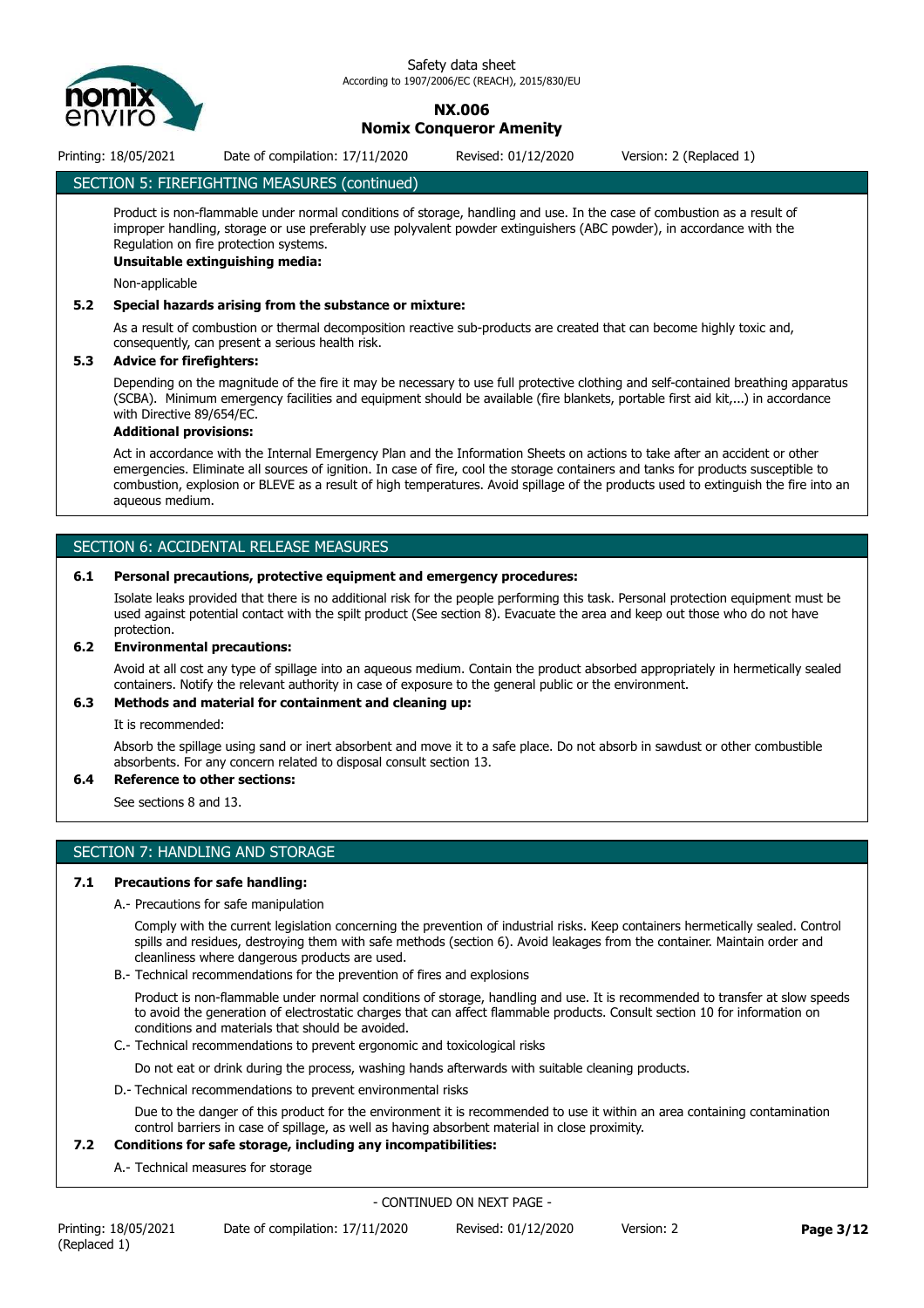

**NX.006 Nomix Conqueror Amenity**

Printing: 18/05/2021 Date of compilation: 17/11/2020 Revised: 01/12/2020 Version: 2 (Replaced 1)

### SECTION 7: HANDLING AND STORAGE (continued)

| Minimum Temp.: |           |
|----------------|-----------|
| Maximum Temp.: | 30 OC     |
| Maximum time:  | 24 Months |

B.- General conditions for storage

Avoid sources of heat, radiation, static electricity and contact with food. For additional information see subsection 10.5

#### **7.3 Specific end use(s):**

Except for the instructions already specified it is not necessary to provide any special recommendation regarding the uses of this product.

#### SECTION 8: EXPOSURE CONTROLS/PERSONAL PROTECTION

#### **8.1 Control parameters:**

Substances whose occupational exposure limits have to be monitored in the workplace:

2020 Code of Practice for the Chemical Agents Regulations:

| <b>Identification</b>           | Occupational exposure limits     |  |                    |
|---------------------------------|----------------------------------|--|--------------------|
| sodium hydroxide                | (8h)<br><b>OEL</b>               |  |                    |
| CAS: 1310-73-2<br>EC: 215-185-5 | $(15 \text{ min})$<br><b>OEL</b> |  | $2 \text{ mg/m}^3$ |

#### **DNEL (Workers):**

|                              |             |                | Short exposure |                        | Long exposure  |
|------------------------------|-------------|----------------|----------------|------------------------|----------------|
| <b>Identification</b>        |             | Systemic       | Local          | Systemic               | Local          |
| 1,2-benzisothiazol-3(2H)-one | <b>Oral</b> | Non-applicable | Non-applicable | Non-applicable         | Non-applicable |
| CAS: 2634-33-5               | Dermal      | Non-applicable | Non-applicable | $0.966$ mg/kg          | Non-applicable |
| EC: 220-120-9                | Inhalation  | Non-applicable | Non-applicable | 6.81 mg/m <sup>3</sup> | Non-applicable |

#### **DNEL (General population):**

|                              |             |                | Short exposure |                       | Long exposure  |
|------------------------------|-------------|----------------|----------------|-----------------------|----------------|
| <b>Identification</b>        |             | Systemic       | Local          | Systemic              | Local          |
| 1,2-benzisothiazol-3(2H)-one | <b>Oral</b> | Non-applicable | Non-applicable | Non-applicable        | Non-applicable |
| CAS: 2634-33-5               | Dermal      | Non-applicable | Non-applicable | 0.345 mg/kg           | Non-applicable |
| EC: 220-120-9                | Inhalation  | Non-applicable | Non-applicable | 1.2 mg/m <sup>3</sup> | Non-applicable |

#### **PNEC:**

| <b>Identification</b>        |               |                |                         |                      |
|------------------------------|---------------|----------------|-------------------------|----------------------|
| 1,2-benzisothiazol-3(2H)-one | <b>STP</b>    | $1.03$ mg/L    | <b>Fresh water</b>      | $0.00403$ mg/L       |
| CAS: 2634-33-5               | Soil          | 3 mg/kg        | Marine water            | $0.000403$ mg/L      |
| EC: 220-120-9                | Intermittent  | $0.0011$ mg/L  | Sediment (Fresh water)  | $\vert$ 0.0499 mg/kg |
|                              | <b>I</b> Oral | Non-applicable | Sediment (Marine water) | $0.00499$ mg/kg      |

#### **8.2 Exposure controls:**

A.- General security and hygiene measures in the work place

As a preventative measure it is recommended to use basic Personal Protective Equipment, with the corresponding <<CE marking>> in accordance with Regulation (EU) 2016/425. For more information on Personal Protective Equipment (storage, use, cleaning, maintenance, class of protection,…) consult the information leaflet provided by the manufacturer. For more information see subsection 7.1. All information contained herein is a recommendation which needs some specification from the labour risk prevention services as it is not known whether the company has additional measures at its disposal. B.- Respiratory protection

The use of protection equipment will be necessary if a mist forms or if the occupational exposure limits are exceeded.

C.- Specific protection for the hands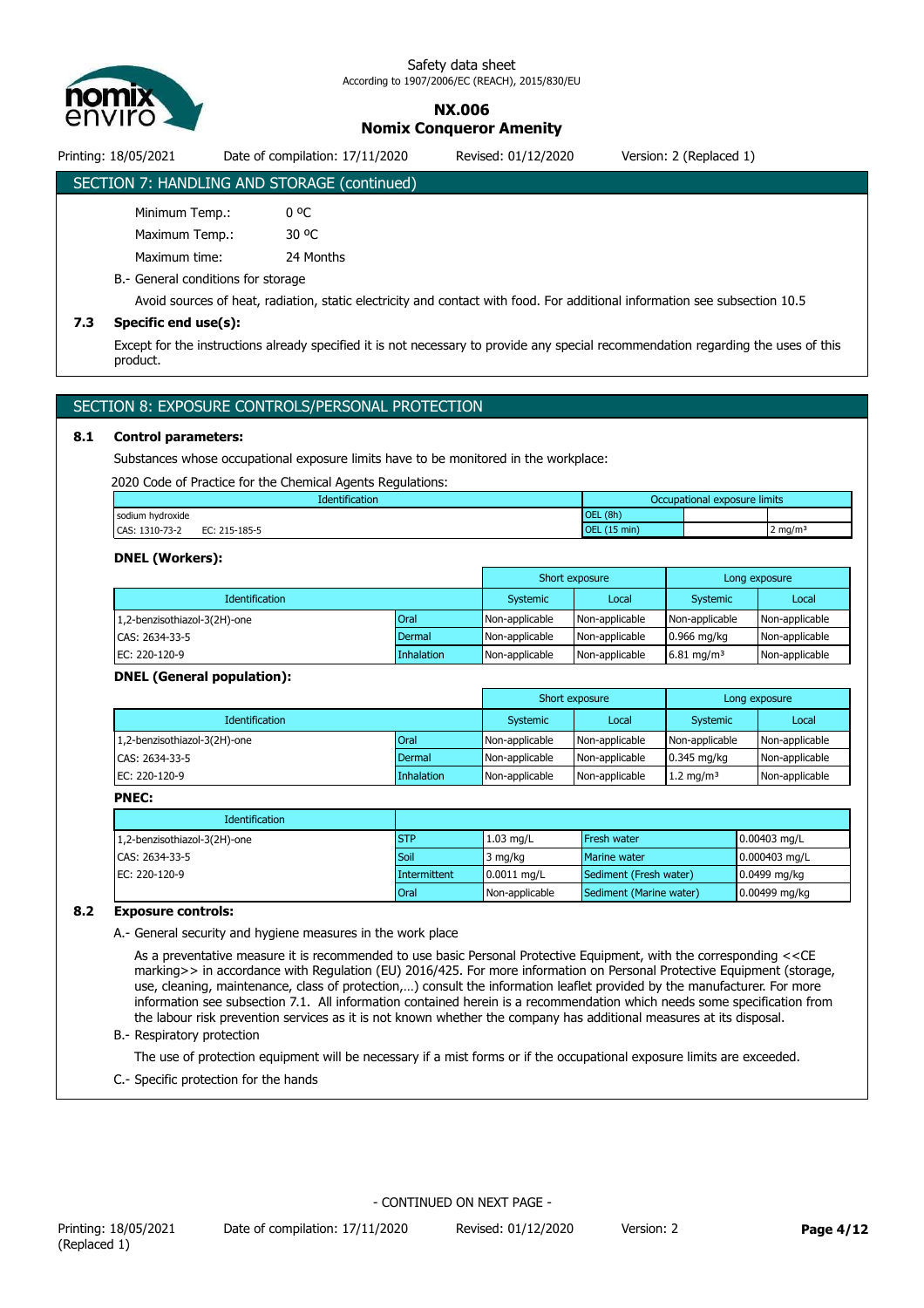

# **NX.006**

**Nomix Conqueror Amenity**

Printing: 18/05/2021 Date of compilation: 17/11/2020 Revised: 01/12/2020 Version: 2 (Replaced 1) SECTION 8: EXPOSURE CONTROLS/PERSONAL PROTECTION (continued) Pictogram **PRE Remarks PPE Labelling CEN Standard Property Remarks** Chemical protective gloves EN 420:2004+A1:2010 Replace the gloves at any sign of deterioration. Mandatory hand **CAT III** protection As the product is a mixture of several substances, the resistance of the glove material can not be calculated in advance with total reliability and has therefore to be checked prior to the application. D.- Ocular and facial protection Non-applicable E.- Body protection Pictogram **PPE** Remarks **PPE** Labelling CEN Standard **Remarks** Replace before any evidence of deterioration. For periods of prolonged exposure to the product for professional/industrial users CE III is Work clothing recommended, in accordance with the regulations in EN ISO 6529:2013, EN ISO 6530:2005, EN ISO **CATI** 13688:2013, EN 464:1994. Replace before any evidence of deterioration. For periods of prolonged exposure to the product for Anti-slip work shoes **EN ISO 20347:2012** professional/industrial users CE III is recommended, in accordance with the regulations in EN ISO 20345:2012 y EN 13832-1:2007 F.- Additional emergency measures Emergency measure **Emergency measure** Standards Emergency measure Standards  $\odot$  1 ANSI Z358-1 DIN 12 899 ISO 3864-1:2011, ISO 3864-4:2011 ISO 3864-1:2011, ISO 3864-4:2011 Emergency shower Eyewash stations **Environmental exposure controls:** In accordance with the community legislation for the protection of the environment it is recommended to avoid environmental spillage of both the product and its container. For additional information see subsection 7.1.D

#### **Volatile organic compounds:**

With regard to Directive 2010/75/EU, this product has the following characteristics:

| $V.O.C.$ (Supply):        | 0 % weight                    |
|---------------------------|-------------------------------|
| V.O.C. density at 20 °C.  | 0 kg/m <sup>3</sup> $(0 g/L)$ |
| Average carbon number:    | Non-applicable                |
| Average molecular weight: | Non-applicable                |

## SECTION 9: PHYSICAL AND CHEMICAL PROPERTIES

| 9.1 | Information on basic physical and chemical properties:                                             |                  |  |  |
|-----|----------------------------------------------------------------------------------------------------|------------------|--|--|
|     | For complete information see the product datasheet.                                                |                  |  |  |
|     | Appearance:                                                                                        |                  |  |  |
|     | Physical state at 20 °C:                                                                           | Liquid           |  |  |
|     | Appearance:                                                                                        | Milky            |  |  |
|     | Color:                                                                                             | Cream            |  |  |
|     | Odor:                                                                                              | <b>Odourless</b> |  |  |
|     | Odour threshold:                                                                                   | Non-applicable * |  |  |
|     | <b>Volatility:</b>                                                                                 |                  |  |  |
|     | Boiling point at atmospheric pressure:                                                             | Non-applicable * |  |  |
|     | *Not relevant due to the nature of the product, not providing information property of its hazards. |                  |  |  |
|     |                                                                                                    |                  |  |  |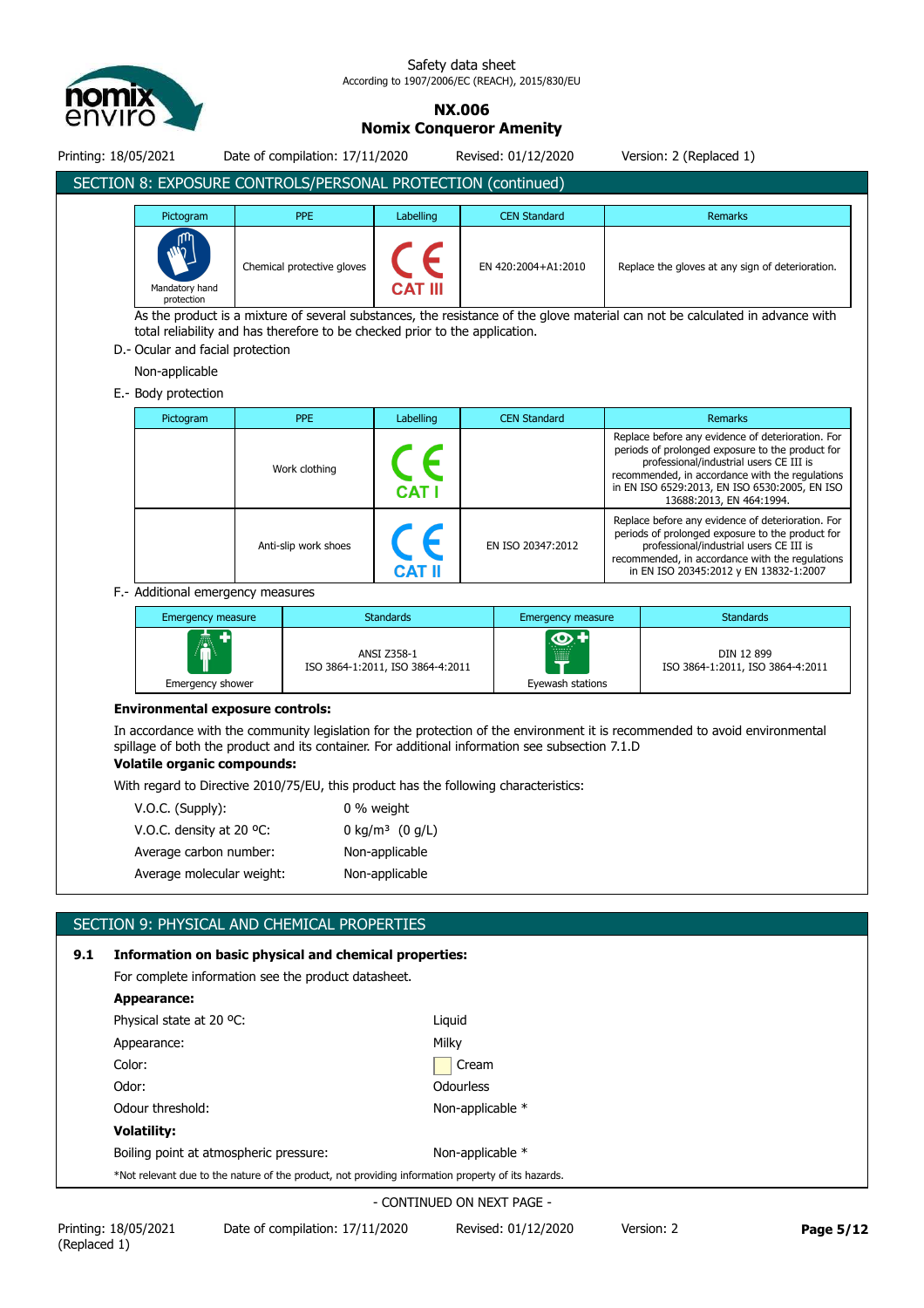

#### **NX.006 Nomix Conqueror Amenity**

|     | Printing: 18/05/2021          | Date of compilation: 17/11/2020                                                                    | Revised: 01/12/2020             | Version: 2 (Replaced 1) |
|-----|-------------------------------|----------------------------------------------------------------------------------------------------|---------------------------------|-------------------------|
|     |                               | SECTION 9: PHYSICAL AND CHEMICAL PROPERTIES (continued)                                            |                                 |                         |
|     | Vapour pressure at 20 °C:     |                                                                                                    | Non-applicable *                |                         |
|     | Vapour pressure at 50 °C:     |                                                                                                    | Non-applicable *                |                         |
|     | Evaporation rate at 20 °C:    |                                                                                                    | Non-applicable *                |                         |
|     | <b>Product description:</b>   |                                                                                                    |                                 |                         |
|     | Density at 20 °C:             |                                                                                                    | $1080 - 1100$ kg/m <sup>3</sup> |                         |
|     | Relative density at 20 °C:    |                                                                                                    | $1.08 - 1.1$                    |                         |
|     | Dynamic viscosity at 20 °C:   |                                                                                                    | Non-applicable *                |                         |
|     | Kinematic viscosity at 20 °C: |                                                                                                    | Non-applicable *                |                         |
|     | Kinematic viscosity at 40 °C: |                                                                                                    | $>20.5$ cSt                     |                         |
|     | Concentration:                |                                                                                                    | Non-applicable *                |                         |
|     | pH:                           |                                                                                                    | $5 - 7$                         |                         |
|     | Vapour density at 20 °C:      |                                                                                                    | Non-applicable *                |                         |
|     |                               | Partition coefficient n-octanol/water 20 °C:                                                       | Non-applicable *                |                         |
|     | Solubility in water at 20 °C: |                                                                                                    |                                 |                         |
|     | Solubility properties:        |                                                                                                    | Non-applicable *                |                         |
|     | Decomposition temperature:    |                                                                                                    | Non-applicable *                |                         |
|     | Melting point/freezing point: |                                                                                                    | Non-applicable *                |                         |
|     | Explosive properties:         |                                                                                                    | Non-applicable *                |                         |
|     | Oxidising properties:         |                                                                                                    | Non-applicable *                |                         |
|     | <b>Flammability:</b>          |                                                                                                    |                                 |                         |
|     | Flash Point:                  |                                                                                                    | Non Flammable (>60 °C)          |                         |
|     | Heat of combustion:           |                                                                                                    | Non-applicable *                |                         |
|     | Flammability (solid, gas):    |                                                                                                    | Non-applicable *                |                         |
|     | Autoignition temperature:     |                                                                                                    | Non-applicable *                |                         |
|     | Lower flammability limit:     |                                                                                                    | Non-applicable *                |                         |
|     | Upper flammability limit:     |                                                                                                    | Non-applicable *                |                         |
|     | <b>Explosive:</b>             |                                                                                                    |                                 |                         |
|     | Lower explosive limit:        |                                                                                                    | Non-applicable *                |                         |
|     | Upper explosive limit:        |                                                                                                    | Non-applicable *                |                         |
| 9.2 | <b>Other information:</b>     |                                                                                                    |                                 |                         |
|     | Surface tension at 20 °C:     |                                                                                                    | Non-applicable *                |                         |
|     | Refraction index:             |                                                                                                    | Non-applicable *                |                         |
|     |                               | *Not relevant due to the nature of the product, not providing information property of its hazards. |                                 |                         |

## SECTION 10: STABILITY AND REACTIVITY **10.1 Reactivity:** No hazardous reactions are expected because the product is stable under recommended storage conditions. See section 7. **10.2 Chemical stability:** Chemically stable under the conditions of storage, handling and use. **10.3 Possibility of hazardous reactions:** Under the specified conditions, hazardous reactions that lead to excessive temperatures or pressure are not expected. **10.4 Conditions to avoid:** Applicable for handling and storage at room temperature: Shock and friction **Contact with air** Increase in temperature Sunlight Humidity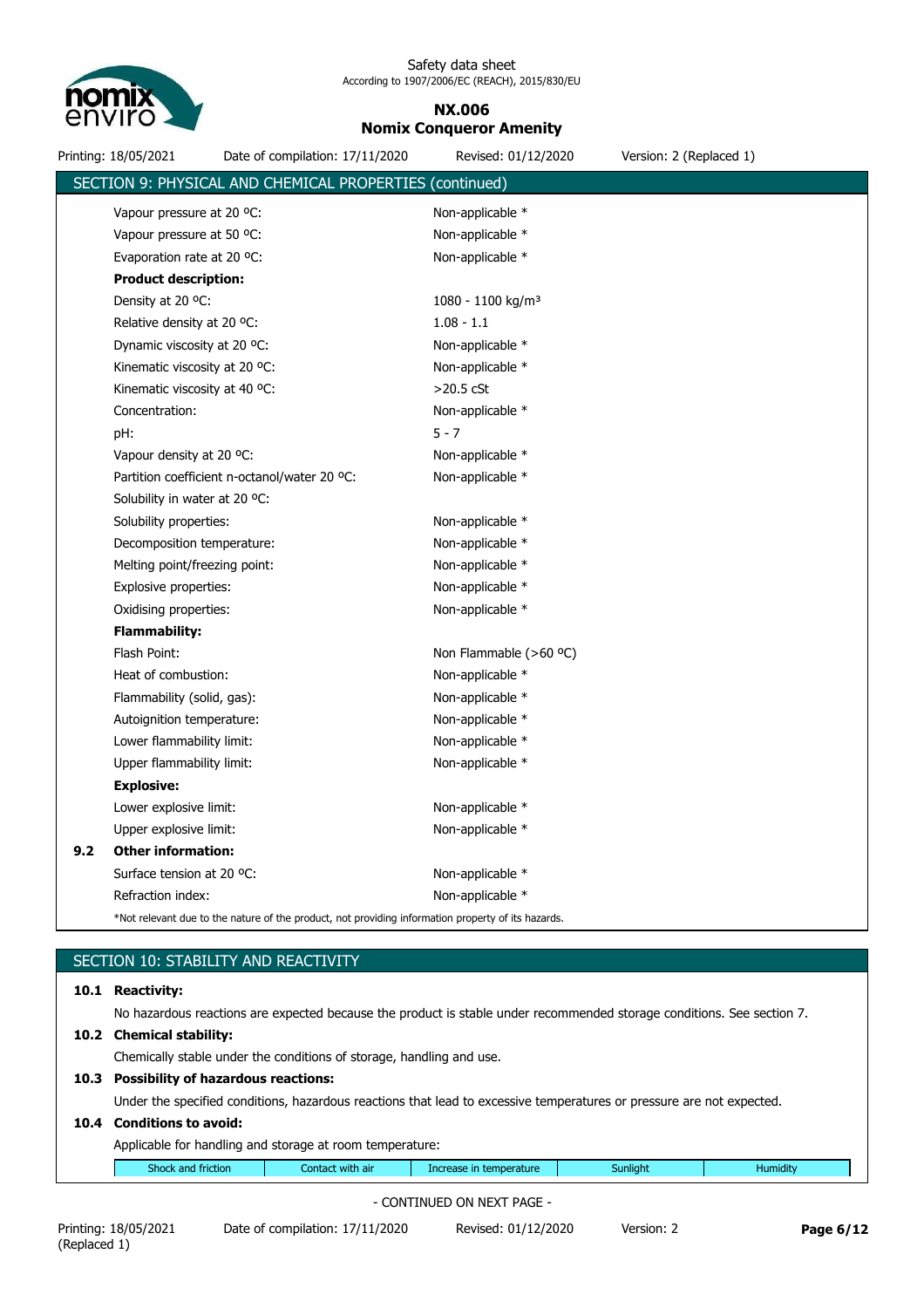

#### **NX.006 Nomix Conqueror Amenity**

Printing: 18/05/2021 Date of compilation: 17/11/2020 Revised: 01/12/2020 Version: 2 (Replaced 1)

## SECTION 10: STABILITY AND REACTIVITY (continued)

|                                                                                 | Not applicable<br>Not applicable<br>Not applicable<br>Not applicable<br>Not applicable |                |                |                |                               |  |  |  |  |
|---------------------------------------------------------------------------------|----------------------------------------------------------------------------------------|----------------|----------------|----------------|-------------------------------|--|--|--|--|
| 10.5                                                                            | Incompatible materials:                                                                |                |                |                |                               |  |  |  |  |
| Combustible materials<br>Oxidising materials<br><b>Others</b><br>Acids<br>Water |                                                                                        |                |                |                |                               |  |  |  |  |
|                                                                                 | Avoid strong acids                                                                     | Not applicable | Not applicable | Not applicable | Avoid alkalis or strong bases |  |  |  |  |

#### **10.6 Hazardous decomposition products:**

See subsection 10.3, 10.4 and 10.5 to find out the specific decomposition products. Depending on the decomposition conditions, complex mixtures of chemical substances can be released: carbon dioxide (CO2), carbon monoxide and other organic compounds.

#### SECTION 11: TOXICOLOGICAL INFORMATION

#### **11.1 Information on toxicological effects:**

The experimental information related to the toxicological properties of the product itself is not available

#### **Dangerous health implications:**

In case of exposure that is repetitive, prolonged or at concentrations higher than the recommended occupational exposure limits, adverse effects on health may result, depending on the means of exposure:

- A- Ingestion (acute effect):
	- Acute toxicity : Based on available data, the classification criteria are not met, however, it contains substances classified as dangerous for consumption. For more information see section 3.

- Corrosivity/Irritability: Based on available data, the classification criteria are not met. However, it does contain substances classified as dangerous for this effect. For more information see section 3.

B- Inhalation (acute effect):

- Acute toxicity : Based on available data, the classification criteria are not met, as it does not contain substances classified as dangerous for inhalation. For more information see section 3.

- Corrosivity/Irritability: Based on available data, the classification criteria are not met, as it does not contain substances classified as dangerous for this effect. For more information see section 3.
- C- Contact with the skin and the eyes (acute effect):
	- Contact with the skin: Based on available data, the classification criteria are not met. However, it contains substances classified as dangerous for skin contact. For more information see section 3.
	- Contact with the eyes: Based on available data, the classification criteria are not met. However, it does contain substances classified as dangerous for this effect. For more information see section 3.
- D- CMR effects (carcinogenicity, mutagenicity and toxicity to reproduction):
	- Carcinogenicity: Based on available data, the classification criteria are not met. However, it contains substances classified as dangerous with carcinogenic effects. For more information see section 3.
	- IARC: Titanium dioxide (aerodynamic diameter  $\leq 10$  µm) (2B)

Mutagenicity: Based on available data, the classification criteria are not met, as it does not contain substances classified as dangerous for this effect. For more information see section 3.

Reproductive toxicity: Based on available data, the classification criteria are not met, as it does not contain substances classified as dangerous for this effect. For more information see section 3.

- E- Sensitizing effects:
	- Respiratory: Based on available data, the classification criteria are not met, as it does not contain substances classified as dangerous with sensitising effects. For more information see section 3.
	- Cutaneous: Based on available data, the classification criteria are not met. However, it contains substances classified as dangerous with sensitising effects. For more information see section 3.
- F- Specific target organ toxicity (STOT) single exposure:

Based on available data, the classification criteria are not met, as it does not contain substances classified as dangerous for this effect. For more information see section 3.

- G- Specific target organ toxicity (STOT)-repeated exposure:
	- Specific target organ toxicity (STOT)-repeated exposure: Based on available data, the classification criteria are not met, as it does not contain substances classified as dangerous for this effect. For more information see section 3.
	- Skin: Based on available data, the classification criteria are not met, as it does not contain substances classified as dangerous for this effect. For more information see section 3.
- H- Aspiration hazard: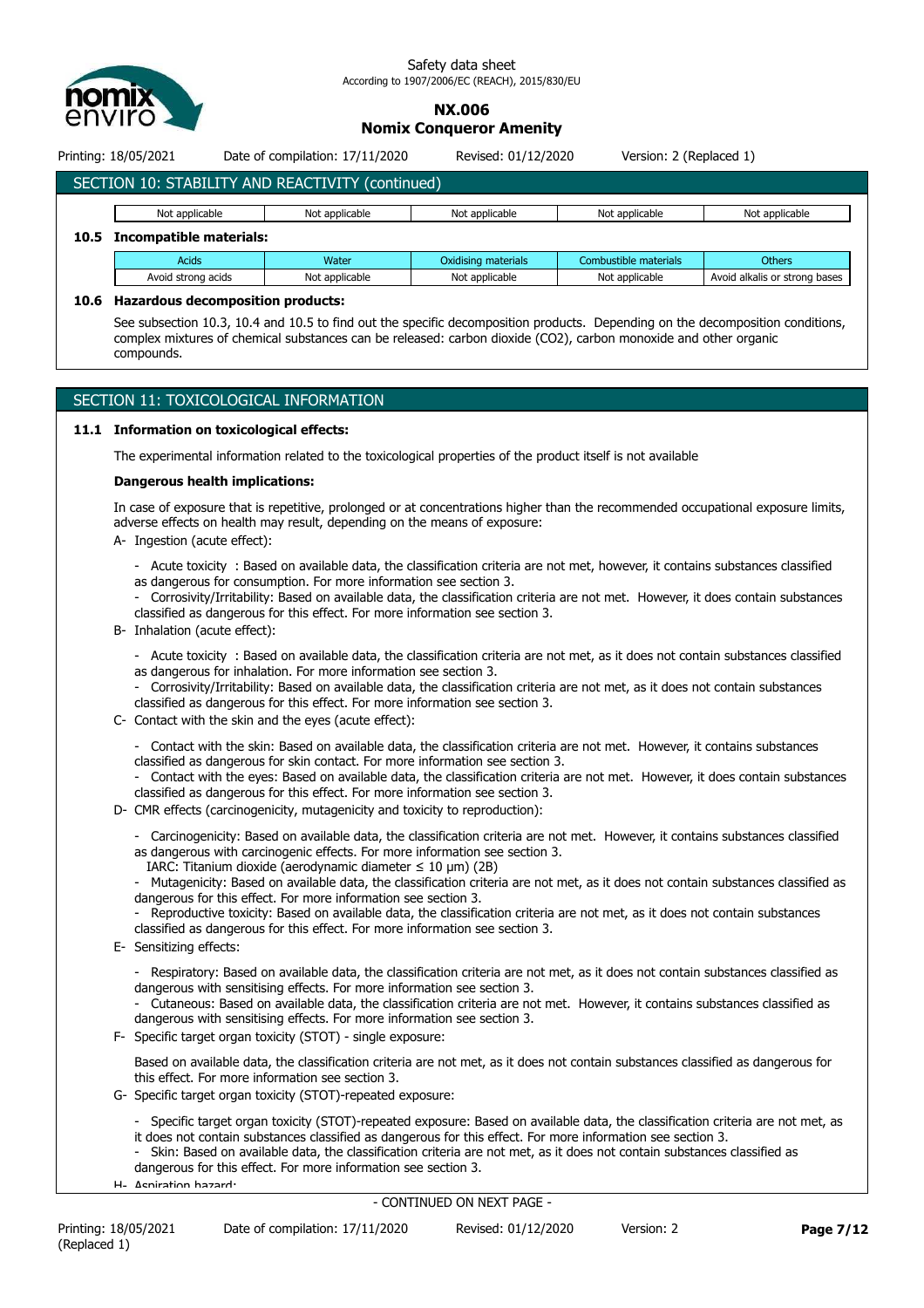

**NX.006**

**Nomix Conqueror Amenity**

Printing: 18/05/2021 Date of compilation: 17/11/2020 Revised: 01/12/2020 Version: 2 (Replaced 1)

#### SECTION 11: TOXICOLOGICAL INFORMATION (continued)

H- Aspiration hazard:

Based on available data, the classification criteria are not met, as it does not contain substances classified as dangerous for this effect. For more information see section 3.

#### **Other information:**

CAS 13463-67-7 Titanium dioxide (aerodynamic diameter ≤ 10 μm): The classification as a carcinogen by inhalation applies only to mixtures in powder form containing 1 % or more of titanium dioxide which is in the form of or incorporated in particles with aerodynamic diameter ≤ 10 μm

#### **Specific toxicology information on the substances:**

| <b>Identification</b>                                                  | Acute toxicity         |                 | Genus  |
|------------------------------------------------------------------------|------------------------|-----------------|--------|
| $N$ -(phosphonomethyl)glycine, compound with 2-propylamine $(1:1)$     | LD50 oral              | 4873 mg/kg      | Rat    |
| CAS: 38641-94-0                                                        | LD50 dermal            | >2000 mg/kg     |        |
| EC: 254-056-8                                                          | <b>LC50</b> inhalation | $>5$ mg/L (4 h) |        |
| Titanium dioxide (aerodynamic diameter $\leq 10 \text{ }\mu\text{m}$ ) | LD50 oral              | 10000 mg/kg     | Rat    |
| CAS: 13463-67-7                                                        | LD50 dermal            | 10000 mg/kg     | Rabbit |
| EC: 236-675-5                                                          | <b>LC50</b> inhalation | $>5$ mg/L (4 h) |        |
| 1,2-benzisothiazol-3(2H)-one                                           | LD50 oral              | 500 mg/kg       | Rat    |
| CAS: 2634-33-5                                                         | LD50 dermal            | >2000 mg/kg     |        |
| EC: 220-120-9                                                          | <b>LC50</b> inhalation | $>5$ mg/L       |        |

#### SECTION 12: ECOLOGICAL INFORMATION

The experimental information related to the eco-toxicological properties of the product itself is not available

#### **12.1 Toxicity:**

| <b>Identification</b>                                             | Acute toxicity   |                        | <b>Species</b> | Genus      |
|-------------------------------------------------------------------|------------------|------------------------|----------------|------------|
| N-(phosphonomethyl) glycine, compound with 2-propylamine<br>(1:1) | LC50             | $>1 - 10$ mg/L (96 h)  |                | Fish       |
| CAS: 38641-94-0                                                   | EC <sub>50</sub> | $>1 - 10$ mg/L (48 h)  |                | Crustacean |
| EC: 254-056-8                                                     | EC <sub>50</sub> | $>1 - 10$ mg/L (72 h)  |                | Algae      |
| 1,2-benzisothiazol-3(2H)-one                                      | LC50             | $>0.1 - 1$ mg/L (96 h) |                | Fish       |
| CAS: 2634-33-5                                                    | EC <sub>50</sub> | $>0.1 - 1$ mg/L (48 h) |                | Crustacean |
| EC: 220-120-9                                                     | EC <sub>50</sub> | $>0.1 - 1$ mg/L (72 h) |                | Algae      |

#### **12.2 Persistence and degradability:**

| <b>Identification</b>        | Degradability |                | Biodegradability |                    |
|------------------------------|---------------|----------------|------------------|--------------------|
| 1,2-benzisothiazol-3(2H)-one | <b>BOD5</b>   | Non-applicable | Concentration    | $100 \text{ mg/L}$ |
| CAS: 2634-33-5               | <b>COD</b>    | Non-applicable | Period           | 28 days            |
| EC: 220-120-9                | BOD5/COD      | Non-applicable | % Biodegradable  | $0\%$              |

#### **12.3 Bioaccumulative potential:**

| Identification                                                     | <b>Bioaccumulation potential</b> |        |
|--------------------------------------------------------------------|----------------------------------|--------|
| $N$ -(phosphonomethyl)glycine, compound with 2-propylamine $(1:1)$ | <b>BCF</b>                       |        |
| CAS: 38641-94-0                                                    | Pow Log                          | $-3.2$ |
| EC: 254-056-8                                                      | Potential                        |        |
| 1,2-benzisothiazol-3(2H)-one                                       | <b>BCF</b>                       |        |
| CAS: 2634-33-5                                                     | Pow Log                          | 1.45   |
| EC: 220-120-9                                                      | Potential                        | Low    |

#### **12.4 Mobility in soil:**

| Identification                                                      | Absorption/desorption |                | Volatility   |                |
|---------------------------------------------------------------------|-----------------------|----------------|--------------|----------------|
| N-(phosphonomethyl)glycine, compound with 2-<br>propylamine $(1:1)$ | <b>Koc</b>            | 22300          | <b>Henry</b> | Non-applicable |
| CAS: 38641-94-0                                                     | Conclusion            | Immobile       | Drv soil     | Non-applicable |
| EC: 254-056-8                                                       | Surface tension       | Non-applicable | Moist soil   | Non-applicable |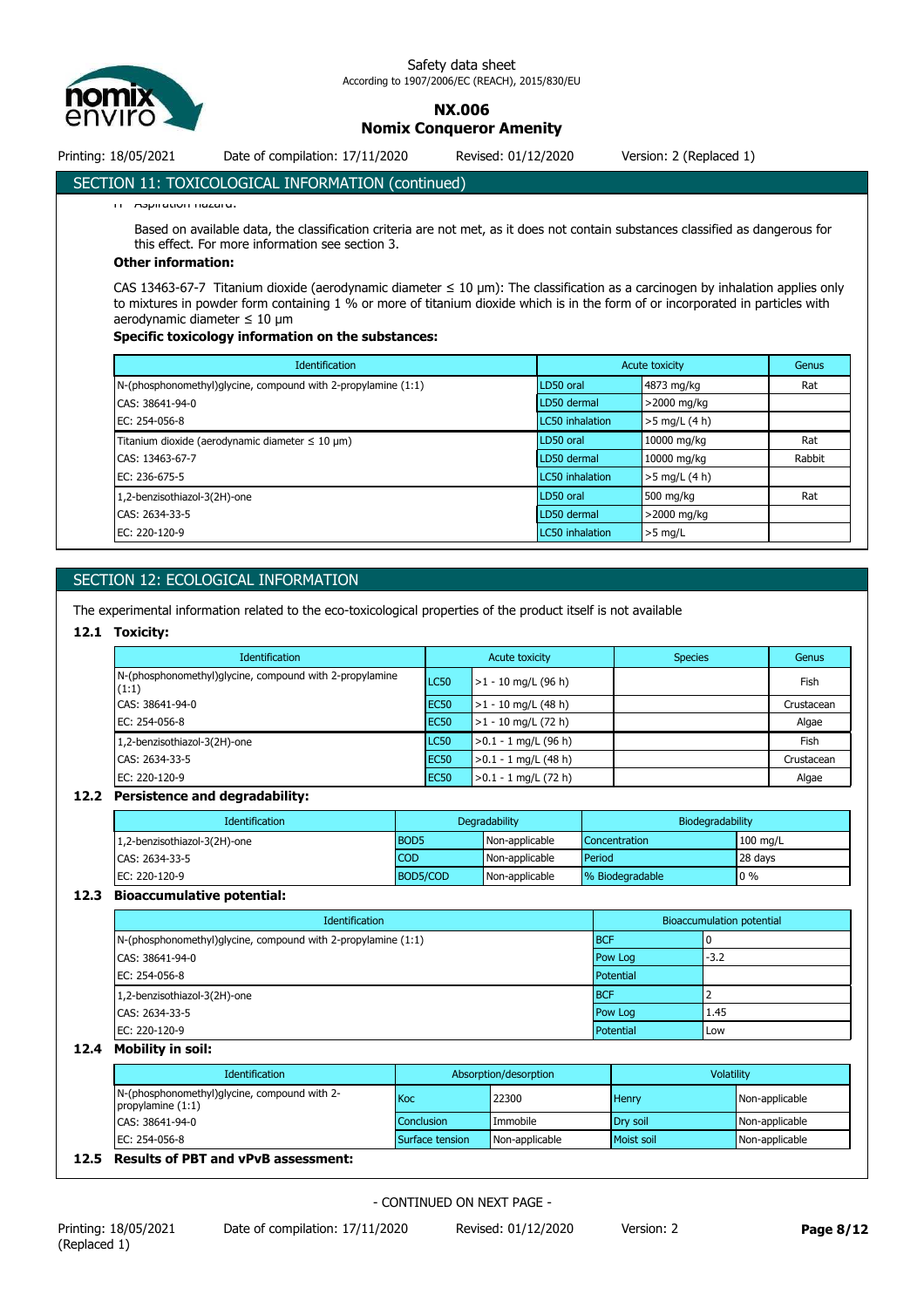

## **NX.006**

**Nomix Conqueror Amenity**

Printing: 18/05/2021 Date of compilation: 17/11/2020 Revised: 01/12/2020 Version: 2 (Replaced 1)

## SECTION 12: ECOLOGICAL INFORMATION (continued)

#### Product fails to meet PBT/vPvB criteria

#### **12.6 Other adverse effects:**

Not described

#### SECTION 13: DISPOSAL CONSIDERATIONS

#### **13.1 Waste treatment methods:**

| Code | <b>Description</b>                                                                          | Waste class (Regulation (EU) No<br>1357/2014) |
|------|---------------------------------------------------------------------------------------------|-----------------------------------------------|
|      | It is not possible to assign a specific code, as it depends on the intended use by the user | Dangerous                                     |

#### **Type of waste (Regulation (EU) No 1357/2014):**

HP14 Ecotoxic

#### **Waste management (disposal and evaluation):**

Consult the authorized waste service manager on the assessment and disposal operations in accordance with Annex 1 and Annex 2 (Directive 2008/98/EC). As under 15 01 (2014/955/EU) of the code and in case the container has been in direct contact with the product, it will be processed the same way as the actual product. Otherwise, it will be processed as non-dangerous residue. We do not recommended disposal down the drain. See paragraph 6.2.

#### **Regulations related to waste management:**

In accordance with Annex II of Regulation (EC) No 1907/2006 (REACH) the community or state provisions related to waste management are stated

Community legislation: Directive 2008/98/EC, 2014/955/EU, Regulation (EU) No 1357/2014

Non-applicable

#### SECTION 14: TRANSPORT INFORMATION

#### **Transport of dangerous goods by land:**

With regard to ADR 2021 and RID 2021:

### **14.1 UN number:**

|      | 14.2 UN proper shipping name:                                                  | Non-applicable |
|------|--------------------------------------------------------------------------------|----------------|
|      | 14.3 Transport hazard class(es):                                               | Non-applicable |
|      | Labels:                                                                        | Non-applicable |
|      | 14.4 Packing group:                                                            | Non-applicable |
|      | 14.5 Environmental hazards:                                                    | No             |
| 14.6 | <b>Special precautions for user</b>                                            |                |
|      | Special regulations:                                                           | Non-applicable |
|      | Tunnel restriction code:                                                       | Non-applicable |
|      | Physico-Chemical properties:                                                   | see section 9  |
|      | Limited quantities:                                                            | Non-applicable |
|      | 14.7 Transport in bulk according<br>to Annex II of Marpol and<br>the IBC Code: | Non-applicable |
|      | Transport of dangerous goods by sea:                                           |                |
|      | With regard to IMDG 39-18:                                                     |                |
|      |                                                                                |                |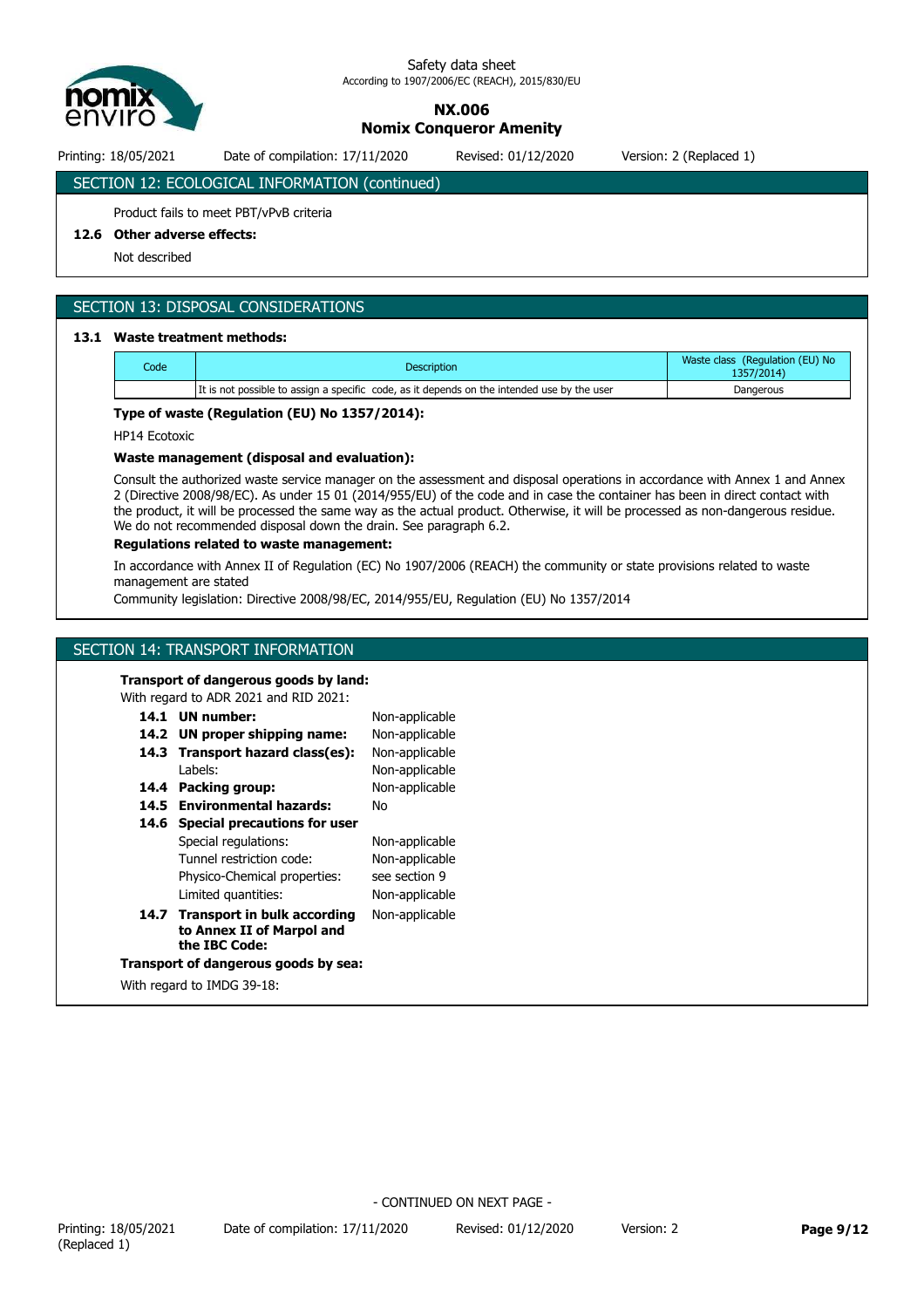

#### **NX.006 Nomix Conqueror Amenity**

| Printing: 18/05/2021 | Date of compilation: 17/11/2020                                                                                                   |                                                                      | Revised: 01/12/2020 | Version: 2 (Replaced 1) |
|----------------------|-----------------------------------------------------------------------------------------------------------------------------------|----------------------------------------------------------------------|---------------------|-------------------------|
|                      | SECTION 14: TRANSPORT INFORMATION (continued)                                                                                     |                                                                      |                     |                         |
|                      | 14.1 UN number:<br>14.2 UN proper shipping name:                                                                                  | Non-applicable<br>Non-applicable                                     |                     |                         |
|                      | 14.3 Transport hazard class(es):<br>Labels:                                                                                       | Non-applicable<br>Non-applicable                                     |                     |                         |
|                      | 14.4 Packing group:                                                                                                               | Non-applicable                                                       |                     |                         |
|                      | 14.5 Marine pollutant:<br>14.6 Special precautions for user<br>Special regulations:<br>EmS Codes:<br>Physico-Chemical properties: | No<br>Non-applicable<br>see section 9                                |                     |                         |
|                      | Limited quantities:<br>Segregation group:                                                                                         | Non-applicable<br>Non-applicable                                     |                     |                         |
|                      | 14.7 Transport in bulk according<br>to Annex II of Marpol and<br>the IBC Code:                                                    | Non-applicable                                                       |                     |                         |
|                      | Transport of dangerous goods by air:                                                                                              |                                                                      |                     |                         |
|                      | With regard to IATA/ICAO 2021:                                                                                                    |                                                                      |                     |                         |
|                      | 14.1 UN number:<br>14.2 UN proper shipping name:<br>14.3 Transport hazard class(es):<br>Labels:                                   | Non-applicable<br>Non-applicable<br>Non-applicable<br>Non-applicable |                     |                         |
|                      | 14.4 Packing group:<br>14.5 Environmental hazards:<br>14.6 Special precautions for user<br>Physico-Chemical properties:           | Non-applicable<br>No<br>see section 9                                |                     |                         |
|                      | 14.7 Transport in bulk according<br>to Annex II of Marpol and<br>the IBC Code:                                                    | Non-applicable                                                       |                     |                         |

#### SECTION 15: REGULATORY INFORMATION

#### **15.1 Safety, health and environmental regulations/legislation specific for the substance or mixture:**

Regulation (EC) No 528/2012: contains a preservative to protect the initial properties of the treated article. Contains bronopol (INN), 1,2-benzisothiazol-3(2H)-one.

Candidate substances for authorisation under the Regulation (EC) No 1907/2006 (REACH): Non-applicable

Substances included in Annex XIV of REACH ("Authorisation List") and sunset date: Non-applicable

Regulation (EC) No 1005/2009, about substances that deplete the ozone layer: Non-applicable

Article 95, REGULATION (EU) No 528/2012: 1,2-benzisothiazol-3(2H)-one (Product-type 2, 6, 9, 11, 12, 13)

REGULATION (EU) No 649/2012, in relation to the import and export of hazardous chemical products: Non-applicable

#### **Seveso III:**

Non-applicable

**Limitations to commercialisation and the use of certain dangerous substances and mixtures (Annex XVII REACH, etc ….):**

Shall not be used in:

—ornamental articles intended to produce light or colour effects by means of different phases, for example in ornamental lamps and ashtrays,

—tricks and jokes,

—games for one or more participants, or any article intended to be used as such, even with ornamental aspects. **Specific provisions in terms of protecting people or the environment:**

It is recommended to use the information included in this safety data sheet as a basis for conducting workplace-specific risk assessments in order to establish the necessary risk prevention measures for the handling, use, storage and disposal of this product.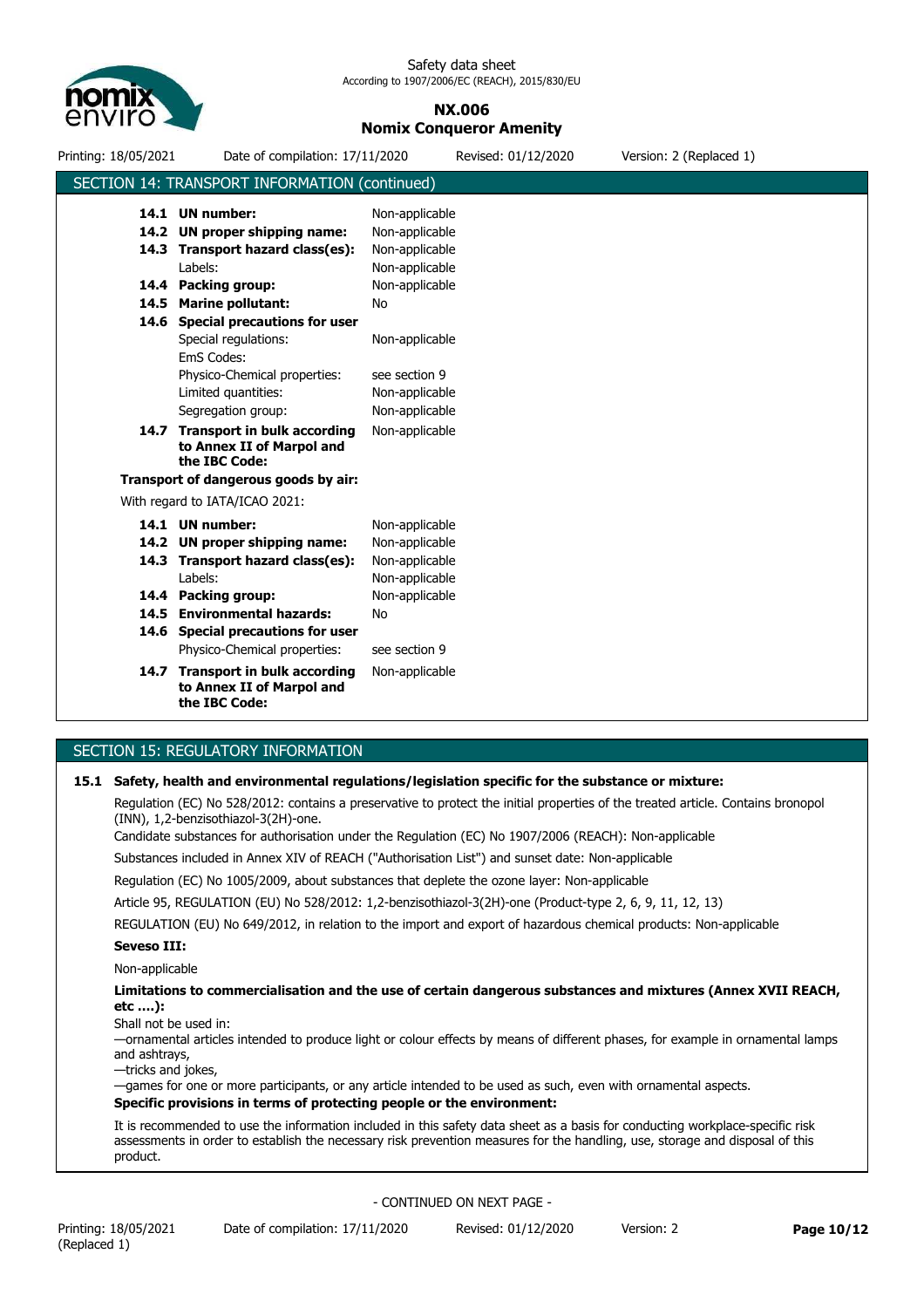

### **NX.006**

## **Nomix Conqueror Amenity**

Printing: 18/05/2021 Date of compilation: 17/11/2020 Revised: 01/12/2020 Version: 2 (Replaced 1)

#### SECTION 15: REGULATORY INFORMATION (continued)

#### **Other legislation:**

Chemicals (Amendment) Act 2010 (No. 32 of 2010) as amended by S.I. No. 623/2015- Safety, Health and Welfare at Work (Chemical Agents) (Amendment) Regulations 2015

Chemicals Act 2008 (No. 13 of 2008)

Safety, Health and Welfare at Work Act 2005 (No. 10 of 2005) and amendments

Chemical Agents Regulations (S.I. No. 619 of 2001)

European Communities (Waste Directive) Regulations, S.I. No. 126 of 2011

Chemicals Act (Control of Major Accident Hazards involving Dangerous Substances) Regulations 2015 (S.I. No. 209 of 2015) The Chemicals Act (CLP Regulation) Regulations 2011 (S.I. No. 102 of 2011)

#### **15.2 Chemical safety assessment:**

The supplier has not carried out evaluation of chemical safety.

#### SECTION 16: OTHER INFORMATION

#### **Legislation related to safety data sheets:**

This safety data sheet has been designed in accordance with ANNEX II-Guide to the compilation of safety data sheets of Regulation (EC) No 1907/2006 (Regulation (EC) No 2015/830)

**Modifications related to the previous Safety Data Sheet which concerns the ways of managing risks.:** COMPOSITION/INFORMATION ON INGREDIENTS (SECTION 3):

· Removed substances

 Oxirane, 2-methyl-, polymer with oxirane, mono-C10-12-alkyl ethers, phosphates (68551-05-3) Phosphoric acid (7664-38-2)

Alcohols C8-10, ethoxylated, propoxylated (68603-25-8)

CLP Regulation (EC) No 1272/2008 (SECTION 2, SECTION 16):

Precautionary statements

· Supplementary information

**Texts of the legislative phrases mentioned in section 2:**

H412: Harmful to aquatic life with long lasting effects.

#### **Texts of the legislative phrases mentioned in section 3:**

The phrases indicated do not refer to the product itself; they are present merely for informative purposes and refer to the individual components which appear in section 3

#### **CLP Regulation (EC) No 1272/2008:**

Acute Tox. 4: H302 - Harmful if swallowed. Aquatic Acute 1: H400 - Very toxic to aquatic life. Aquatic Chronic 2: H411 - Toxic to aquatic life with long lasting effects. Carc. 2: H351 - Suspected of causing cancer (Inhalation). Eye Dam. 1: H318 - Causes serious eye damage. Skin Irrit. 2: H315 - Causes skin irritation. Skin Sens. 1: H317 - May cause an allergic skin reaction.

#### **Advice related to training:**

Minimal training is recommended in order to prevent industrial risks for staff using this product and to facilitate their comprehension and interpretation of this safety data sheet, as well as the label on the product.

#### **Principal bibliographical sources:**

http://echa.europa.eu

## http://eur-lex.europa.eu

#### **Abbreviations and acronyms:**

ADR: European agreement concerning the international carriage of dangerous goods by road IMDG: International maritime dangerous goods code IATA: International Air Transport Association

ICAO: International Civil Aviation Organisation

COD: Chemical Oxygen Demand BOD5: 5-day biochemical oxygen demand

BCF: Bioconcentration factor

LD50: Lethal Dose 50

LC50: Lethal Concentration 50

EC50: Effective concentration 50

Log-POW: Octanol-water partition coefficient

Koc: Partition coefficient of organic carbon